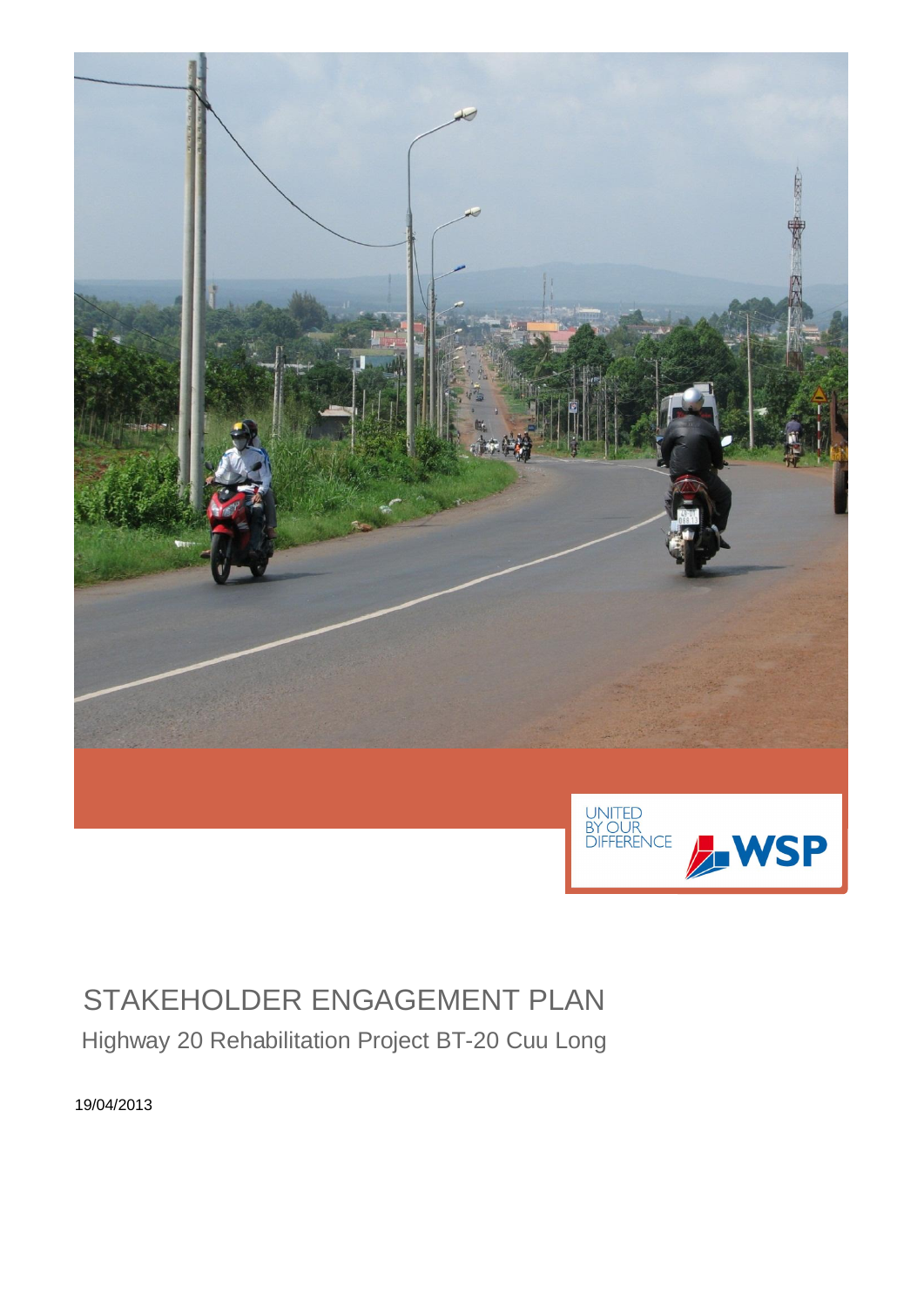# Quality Management

| <b>Issue/revision</b> | <b>Issue 1</b>      | <b>Revision 1</b> | <b>Revision 2</b> | <b>Revision 3</b> |
|-----------------------|---------------------|-------------------|-------------------|-------------------|
| Remarks               |                     |                   |                   |                   |
| Date                  | 19th April 2013     |                   |                   |                   |
| Prepared by           | Ian Williams        |                   |                   |                   |
| Signature             | moillier ) L        |                   |                   |                   |
| Checked by            | <b>Barry Cowell</b> |                   |                   |                   |
| Signature             | Jualpon             |                   |                   |                   |
| Authorised by         | <b>Barry Cowell</b> |                   |                   |                   |
| Signature             | Fluo Lyno           |                   |                   |                   |
| Project number        | 36099               |                   |                   |                   |
| Report number         | <b>SEP Final</b>    |                   |                   |                   |
| File reference        | SEP/001             |                   |                   |                   |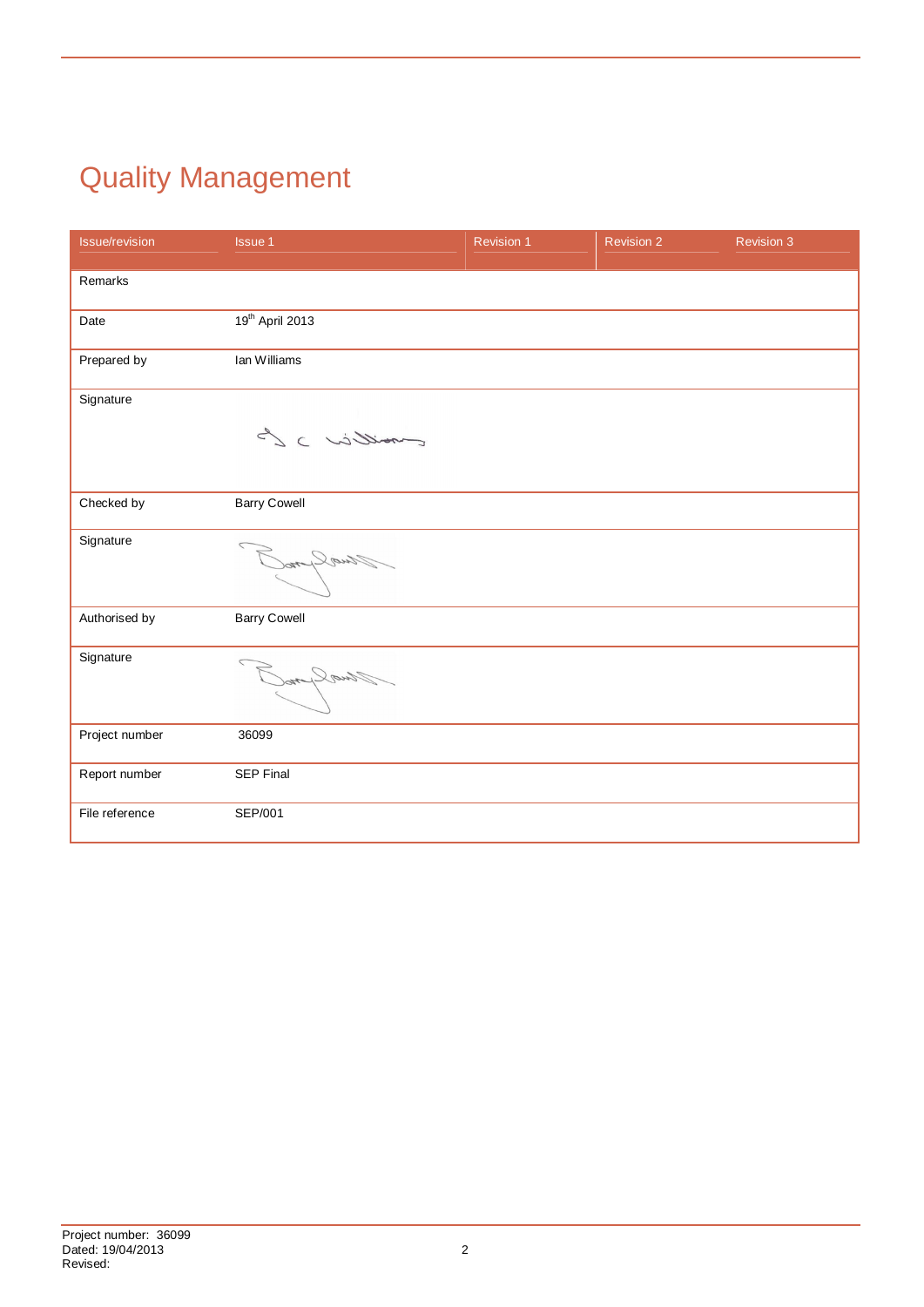# Stakeholder Engagement Plan

Highway 20 Rehabilitation Project BT-20 Cuu Long

19/04/2013

### **Client**

BT20

**Consultant** 

**WSP Group** WSP House Chancery Lane London WC2A 1AF www.wspgroup.co.uk

### Registered Address

WSP UK Limited 01383511 WSP House, 70 Chancery Lane, London, WC2A 1AF

### WSP Contacts

Ian Williams

Business: +44 (0) 2920 366 372 Mobile: +44 (0) 7713 985 840

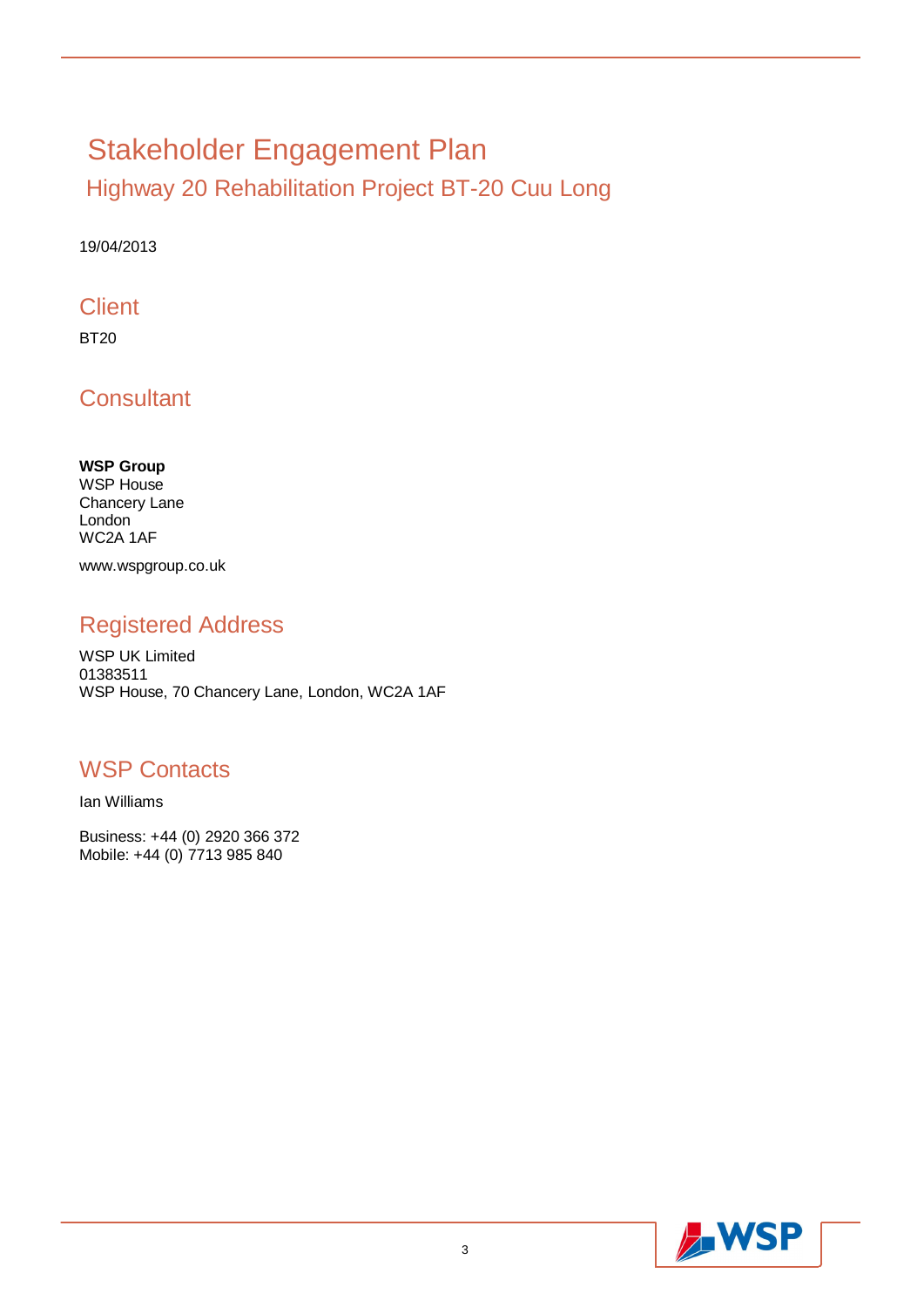## Table of Contents

| General Stakeholder Communication Records Maintenance 10                                                                                              |
|-------------------------------------------------------------------------------------------------------------------------------------------------------|
| Table 2: Stakeholders and Other Key Affected Parties  12                                                                                              |
| Overview of Existing Stakeholder and Community Relations 13<br>Summary of the methods of Future Engagement Activities 13                              |
| Table 3: Stakeholder Engagement Programme  15<br>Monitoring, reporting and feedback mechanisms 18<br>Figure 2: Flowchart for Processing Grievances 20 |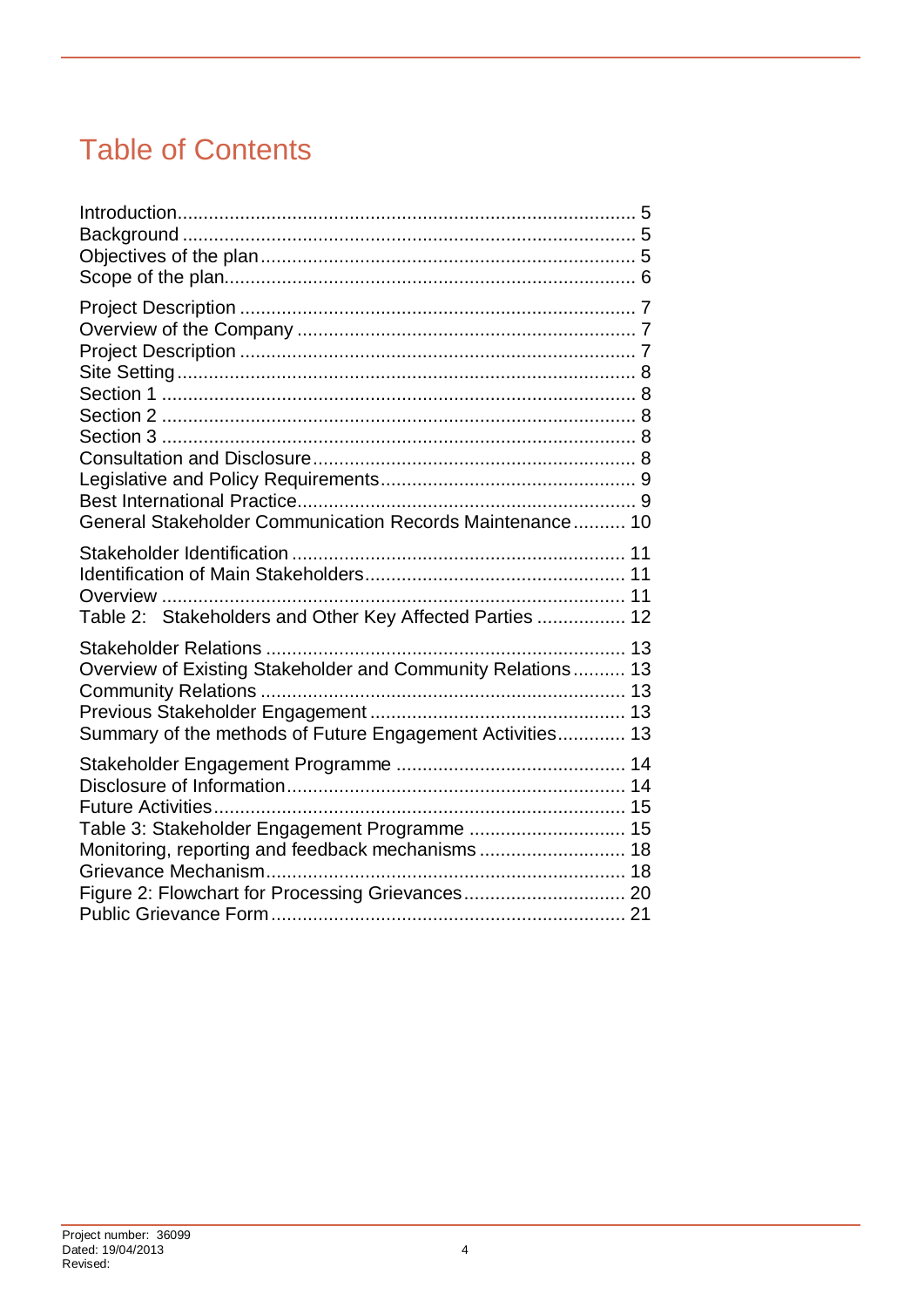## Introduction

### **Background**

The document is the Stakeholder Engagement Plan (SEP) developed for Part 1 of the "PROJECT FOR INVESTMENT, UPGRADE AND REHABILITATION OF HIGHWAY NO.20, CONNECTING DONG NAI PROVINCE TO LAM DONG PROVINCE (KM 0 – KM 268)" (the Project) to be implemented by BT-20 Cuu Long (BTC), the construction company undertaking the upgrade and rehabilitation of Highway No. 20 through Dong Nai and Lam Dong Provinces, Vietnam. The project will be constructed in two parts:

- Part 1 from KM 0 to KM 123+105
- Part 2 from KM 123+105 to KM 268

Part 1 of the Project will be financed by BTC (20 percent) and by Goldman Sachs (GS; 80 percent). Part 2 of the project will be completed under separate financing and is not part of this SEP. The finance package from GS will be insured by the Multilateral Investment Guarantee Agency (MIGA). MIGA policies require that projects developed with lending insured by MIGA must be performed in accordance with the International Finance Corporation (IFC) environmental and social performance standards.

Under the IFC, projects likely to generate potentially significant adverse environmental and social risks and impacts should be evaluated in a comprehensive full-scale ESIA.

The ESIA process generally consists of (i) initial screening of the project and scoping of the assessment process; (ii) examination of alternatives; (iii) stakeholder identification (focusing on those directly affected) and gathering of environmental and social baseline data; (iv) impact identification, prediction, and analysis; (v) generation of mitigation or management measures and actions; (vi) significance of impacts and evaluation of residual impacts; and (vii) documentation of the assessment process (i.e., ESIA report).

This Stakeholder Engagement Plan (SEP) is a part of the comprehensive ESIA Package prepared for the Project. As described in the IFC Performance Standard 1, the purpose of the SEP is to establish and maintain positive relationships with external stakeholders (i.e. individuals, communities, local government authorities, or other interested/ affected parties) over the life of the project.

The SEP will be reviewed and updated on a regular basis. If activities change or new activities relating to stakeholder engagement commence, the SEP will be brought up to date. The SEP will also be reviewed periodically during project implementation and updated as necessary.

The specific objectives of the SEP are detailed below.

### Objectives of the plan

The overall objective of the Stakeholder Engagement Plan (SEP) is to define a stakeholder engagement, public information disclosure and consultation process that will be implemented as part of the Project by BTC. This SEP highlights the methods that will be used by BTC to communicate with people and stakeholder groups who may be affected by or interested in the Project operations and activities. The end goal of the SEP is to build a trusting relationship with the host community and other interested stakeholders based on a transparent and timely supply of information and open dialog. The SEP and the process defined herein describe the methods used to accomplish this goal. The SEP also includes a grievance mechanism for stakeholders and public to raise any concerns, provide feedback and comments about the company's operations and how those complaints/comments will be handled.

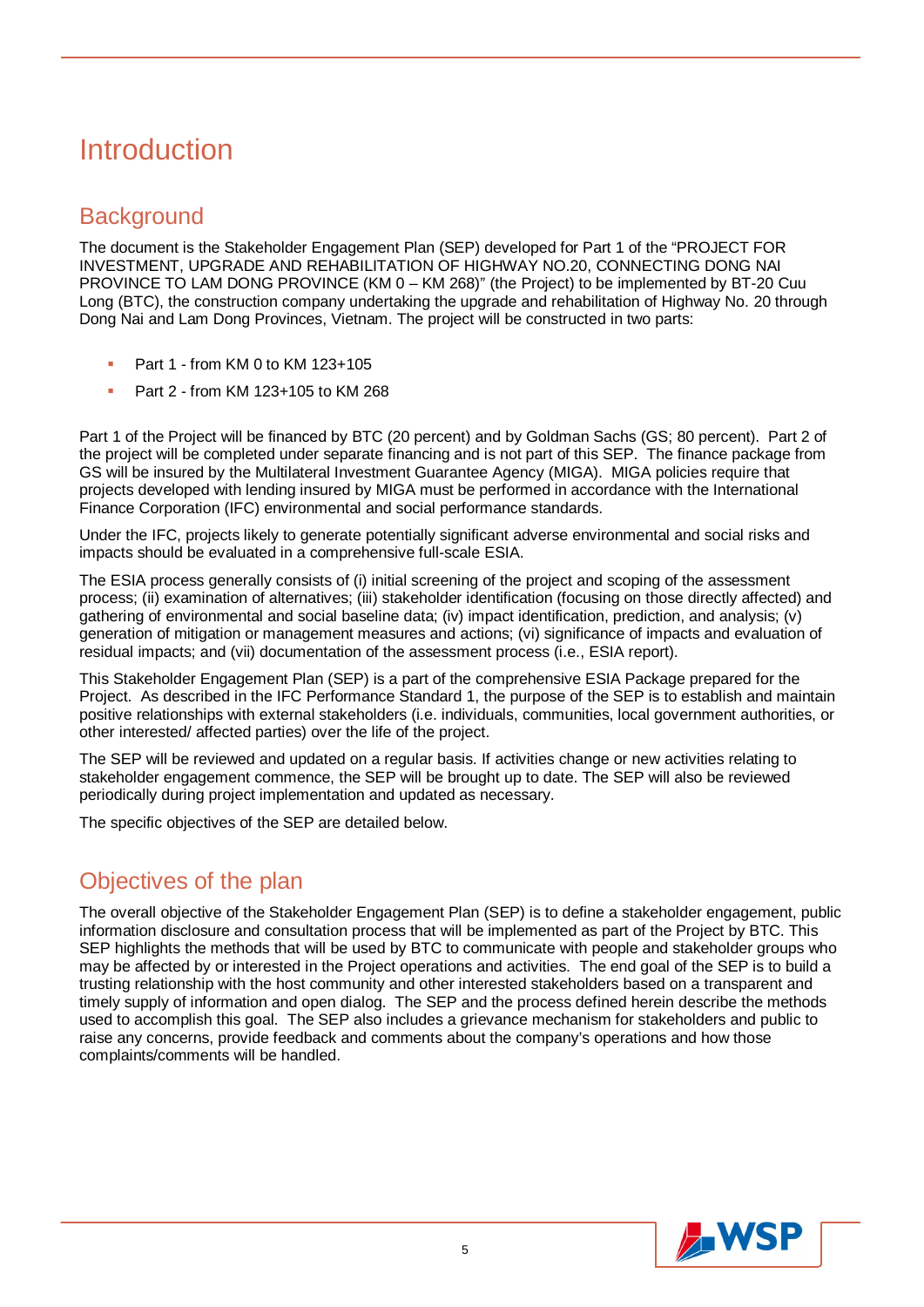### Scope of the plan

This document includes the following:

- **Chapter 2 Project descriptions and key environmental and social issues;**
- Chapter 3 Public consultations and information disclosure requirements;
- **-** Chapter 4 Identification of stakeholders and other affected parties;
- Chapter 5 Overview of previous stakeholder engagement activities carried out by BTC;
- Chapter 6 Stakeholder engagement programme and methods of engagement and resources; and
- **Chapter 7 Grievance mechanism**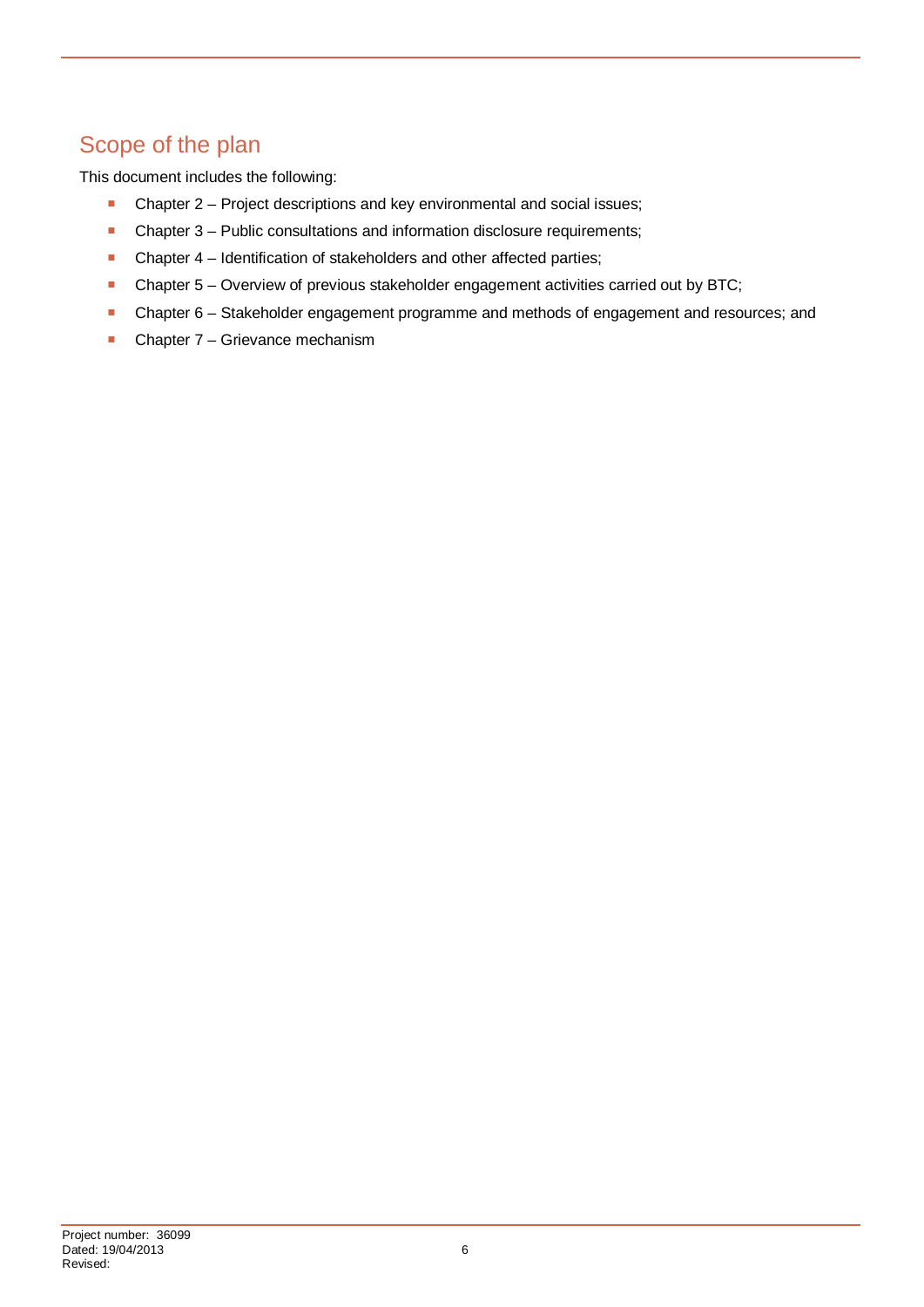## Project Description

### Overview of the Company

BTC is a Vietnamese company formed by a consortium of two Vietnamese companies for the specific purposes of constructing the Project. The Project's consortium includes Cuu Long Corporation for Investment, Development and Project Management of Infrastructure (Cuu Long CIPM), Western Mekong Co. Ltd, Petroleum Construction Joint Stock Co. No.1 and Building Materials Corp. No.1.

### Project Description

The Project is shown in Figure 1. The goal of the Project is to will widen the existing Highway No. 20 by approximately 2 meters on both sides from the existing edge of pavement to create two lanes of traffic in both directions. The inside lanes are intended for cars and trucks and the outside lanes are intended for motorbikes and bicycles. Based on observations made on a section of road already under construction during site visits, the construction activities will require significant disturbance of all areas within 4-5 meters of the edge of existing pavement.

There are six existing bridges within Part 1 of Highway No. 20. Five of the bridges will be completely replaced with new bridges sized to accommodate the increased loading and to address safety issues. Work at these five bridges will require the construction of temporary bridges adjacent to the bridges that are to be replaced to accommodate traffic during construction. In addition, due to traffic safety considerations, the approaches to two of these bridges will require the acquisition of new land. These bridges are described as follows:

- Gia Duc at KM 1+880 Bridge replacement and temporary bridge construction.
- **Phuong Lam at KM 65+065 Bridge replacement** and temporary bridge construction.
- Darleu at KM 86+700 Bridge replacement and temporary bridge construction.
- Dai Quay at KM 88+850 Bridge replacement, temporary bridge construction, and approach realignment requiring land acquisition.
- Damrhe at 97+970 Bridge replacement, temporary bridge construction, and approach realignment requiring land acquisition.



The sixth bridge, La Nga at KM 35+712, will be let in operation; however, a new bridge will be constructed immediately adjacent to the existing bridge to accommodate traffic. Since the existing bridge will be left in place at this location, a temporary bridge will not be required; however, construction of the new bridge adjacent to the existing bridge will result in approach realignment requiring land acquisition.

Materials for the road will come from 2 to 3 active stone mining quarries near Highway No. 20. After completion of construction roads leading to this quarry area will be repaired and widened approximately 1 meter on either side if damaged by construction activities.

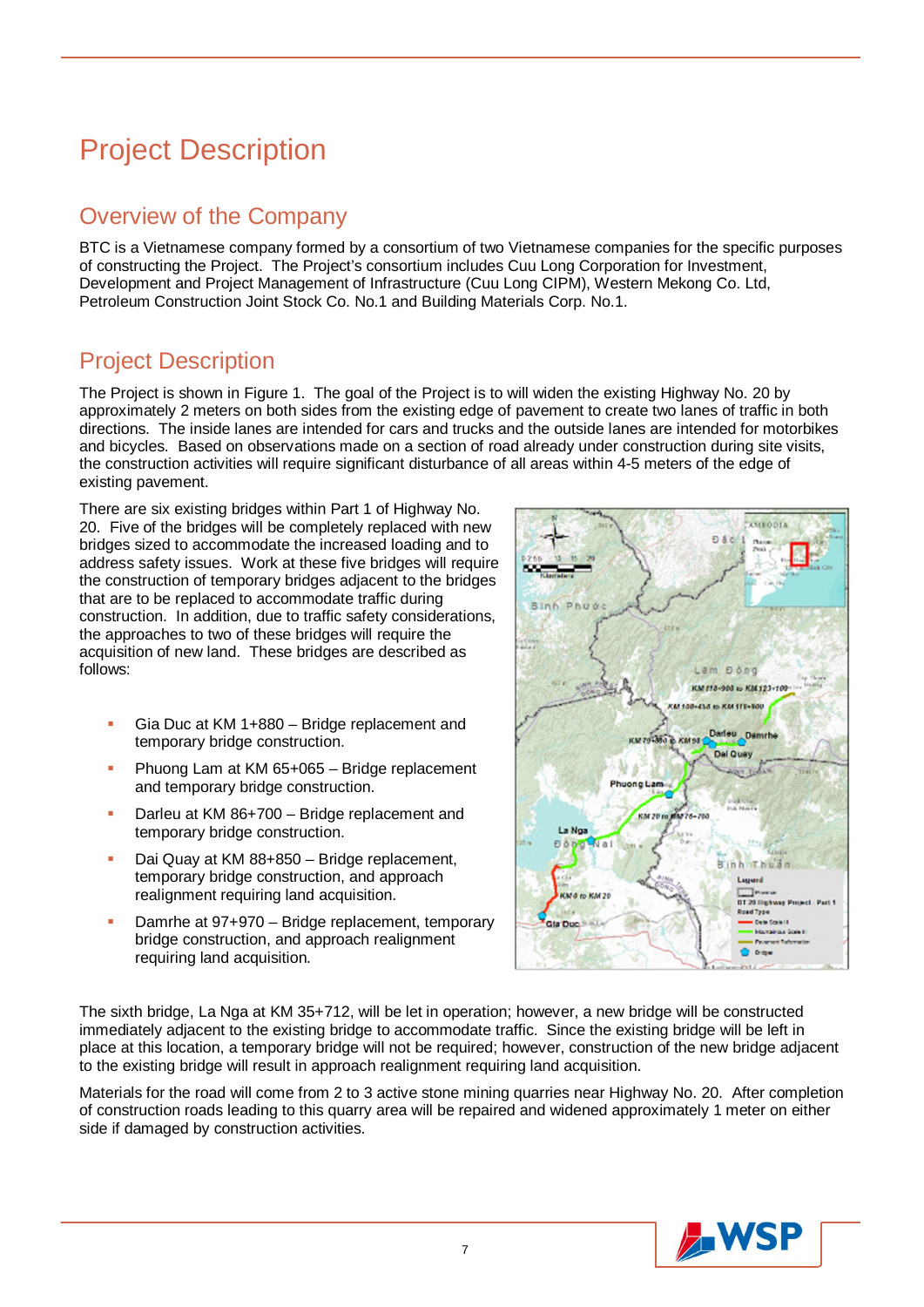Construction staging and storage areas for assembly, materials, and equipment storage will be located at 10-15 km intervals at unoccupied lands along the highway. BTC intends to acquire undeveloped and non-forested properties along the road for these purposes. These construction and storage areas are approximately 300 m2 in area and will be cleared to bare earth and grasses.

There are no plans to house workers in a concentrated location; however, during construction, BTC plans to rent rooms or space in the homes of residents near the work site to house the 20-30 workers working on each road segment.

Waste materials from demolition, clearing and construction will be disposed of within existing municipal waste landfills in each of the districts at the direction of District officials. No new waste disposal areas will be required to support the small volume of waste generated from the project.

### Site Setting

The Project is an existing asphalt two-lane roadway varying from approximately 6 to 8 meters in width. In general, the road is in varying states of disrepair ranging from cracked pavement to large potholes that force traffic to bypass. In places of the road where there is a shoulder, the shoulder is approximately 1-2 meters in width and is a mix of crumbling asphalt and dirt. The Project 20 runs through three general landscapes, which are described below as Section 1 (KM 0 to KM 71), Section 2 (KM 71 to Km 98) and Section 3 (KM 108.45 to KM 123.105).

#### Section 1

The road in this area runs through general flat terrain with a high population. The vast majority of the road goes through densely populated areas and is extremely crowded with motorbikes and various other types of vehicles. The majority of land use along this section of the road is a dense mix of residential towns and villages and commercial businesses in urban areas. Residences and businesses are approximately 5 meters from the edge of the road and shops, booths, and stores are approximately 2-3 meters from the road edge.

#### Section 2

This section of highway runs through hilly terrain with a considerably smaller population. The land use starts as predominantly low density residential and agricultural for the first 5.7 KM and transitions into a densely populated urban area before entering a mountainous area for approximately 7 KM, which is predominantly forest with occasional residences and produce stands. The last 9.5 KM in this section is mostly low density residential and agricultural. Residences and businesses are approximately 5 meters from the edge of the road. Outside of the urban area, the traffic is considerably lighter but is still dominated by motorbikes and more usage of bicycles.

#### Section 3

This section of highway runs through terrain similar to Section 2. The land use starts as predominately low density residential and agricultural and develops into a densely populated urban area, dominated by motorbikes with the same ratio of other motor vehicles and bicycles. The last segment of the highway is the most heavily populated (KM 118.9 to the end of Part 1) and will only be resurfaced.

### Consultation and Disclosure

Public consultations and information disclosure undertaken by BTC will comply with the requirements of the legislation of Vietnam and the IFC environmental and social performance standards.

Vietnam's Law on Environmental Protection (Law No 52/2005/QH11), promulgated under Order No. 29/2005/L-CTN on December 12, 2005 is available at:

http://vea.gov.vn/en/laws/LegalDocument/Pages/LawNo52\_2005\_QH11onenvironmentalprotection.aspx

Articles 20 and 21 of the Vietnamese Environmental Protection Law define the stakeholder engagement process in Vietnam.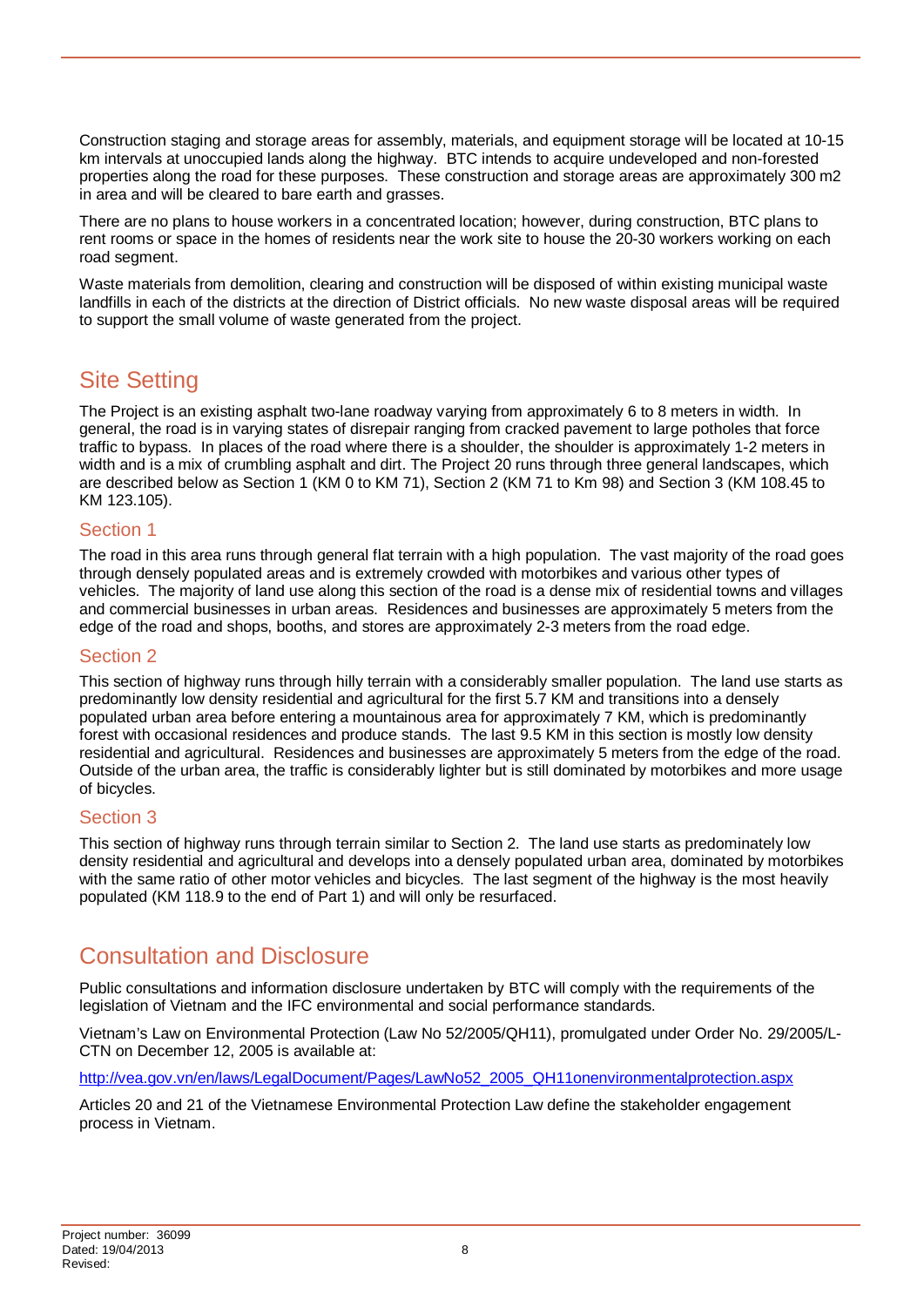Information on the IFC's Environmental and Social Performance Standards can be found at: http://www1.ifc.org/wps/wcm/connect/b29a4600498009cfa7fcf7336b93d75f/Updated\_GN1-2012.pdf?MOD=AJPERES (English)

### Legislative and Policy Requirements

Vietnam's Law on Environmental Protection (Law No 52/2005/QH11 (December 2005),

Vietnam law does not specifically require the preparation of an SEP; however, there are conditions and requirements in the Vietnamese EIA requirements that address stakeholder participation. These are described as follows:

- Article 20 Requires EIA to include opinions of the commune/ward or township People's Committees (hereinafter collectively referred to as commune-level People's Committees) and representatives of population communities in the place where the project is located; opinions against the project location or against environmental protection solutions must be presented in the environmental impact assessment report.
- Article 21 Requires that completed environmental impact assessment reports shall be appraised by appraisal councils or appraisal service organizations.
- **Article 22 Requires that agencies approving environmental impact assessment reports shall, before** granting approval, have to consider complaints and recommendations made by project owners, concerned population communities, organizations and/or individuals.

The International Finance Corporation Environmental and Social Impact Assessment Procedures (January 2012)

Environmental and Social Impact Assessments (ESIAs) quantitatively predict and assess the project's potential adverse impacts and risks by evaluating environmental and social risks and impacts from associated facilities and other third party activities. The SEP is a critical component to the ESIA because it establishes and maintains constructive relationships with stakeholders over the life of the project. In particular, IFC Performance Standard 1 under the SEP focuses on engagement with Affected Communities (i.e. any people or communities located in the project's near geographical proximity). Furthermore, if a project, such as the reconstruction of Highway 20, adversely impacts Indigenous Peoples, then the client will be required to engage them in a process called Informed Consultation and Participation (ICP). The ICP process involves the Affected Communities' informed participation and in certain circumstances, the client is required to obtain their Free, Prior, and Informed Consent (FPIC).

In October 2011, a "Report of Environmental Impact Assessment" (EIA), was prepared by the Vietnam Atomic Energy Institute to address the appropriate Vietnamese legal and regulatory requirements and evaluate the environmental and social impacts of the proposed project. Several deficiencies were noted with respect to IFC Performance Standards, particularly in the area of public participation and consultation. These deficiencies are addressed by WSP in this SEP.

#### Best International Practice

The key principles of effective engagement for projects are summarised as follows:

- Providing meaningful information in a format and language that is readily understandable and tailored to the needs of the target stakeholder group(s);
- Providing information in advance of consultation activities and decision-making;

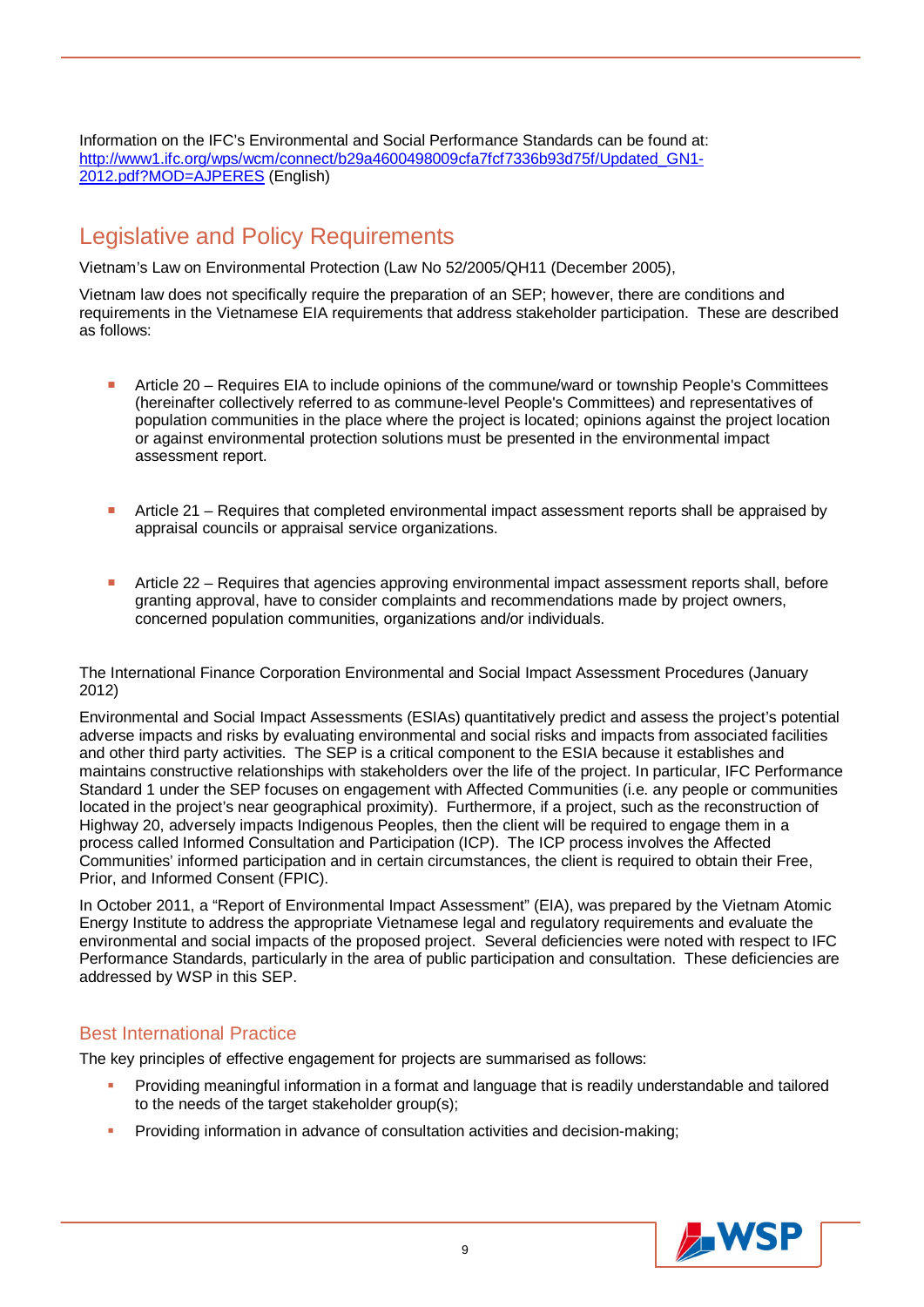- **Providing information in ways and locations that make it easy for stakeholders to access it and that are** culturally appropriate;
- Respect for local traditions, languages, timeframes, and decision-making processes;
- Two-way dialogue that gives both sides the opportunity to exchange views and information, to listen, and to have their issues heard and addressed;
- Inclusiveness in representation of views, including ages, women and men, vulnerable and/or minority groups;
- **Processes free of intimidation or coercion or incentivisation;**
- Clear mechanisms for responding to people's concerns, suggestions and grievances; and
- Incorporating, where appropriate and feasible, feedback into project or program design, and reporting back to stakeholders.

These principles will be reviewed and accordingly adopted by BT-20 Cuu Long LLC dependent of the nature and size of future projects undertaken.

#### General Stakeholder Communication Records Maintenance

Communication records will be maintained by the Administration Department of BTC. Key information will be clearly communicated to stakeholders and also the key incoming communications (i.e. general questions, complaints, etc.) will also be maintained including a summary of actions to be taken. As part of this communications procedure, BTC will record and update these on-going stakeholder engagement activities on an on-going basis.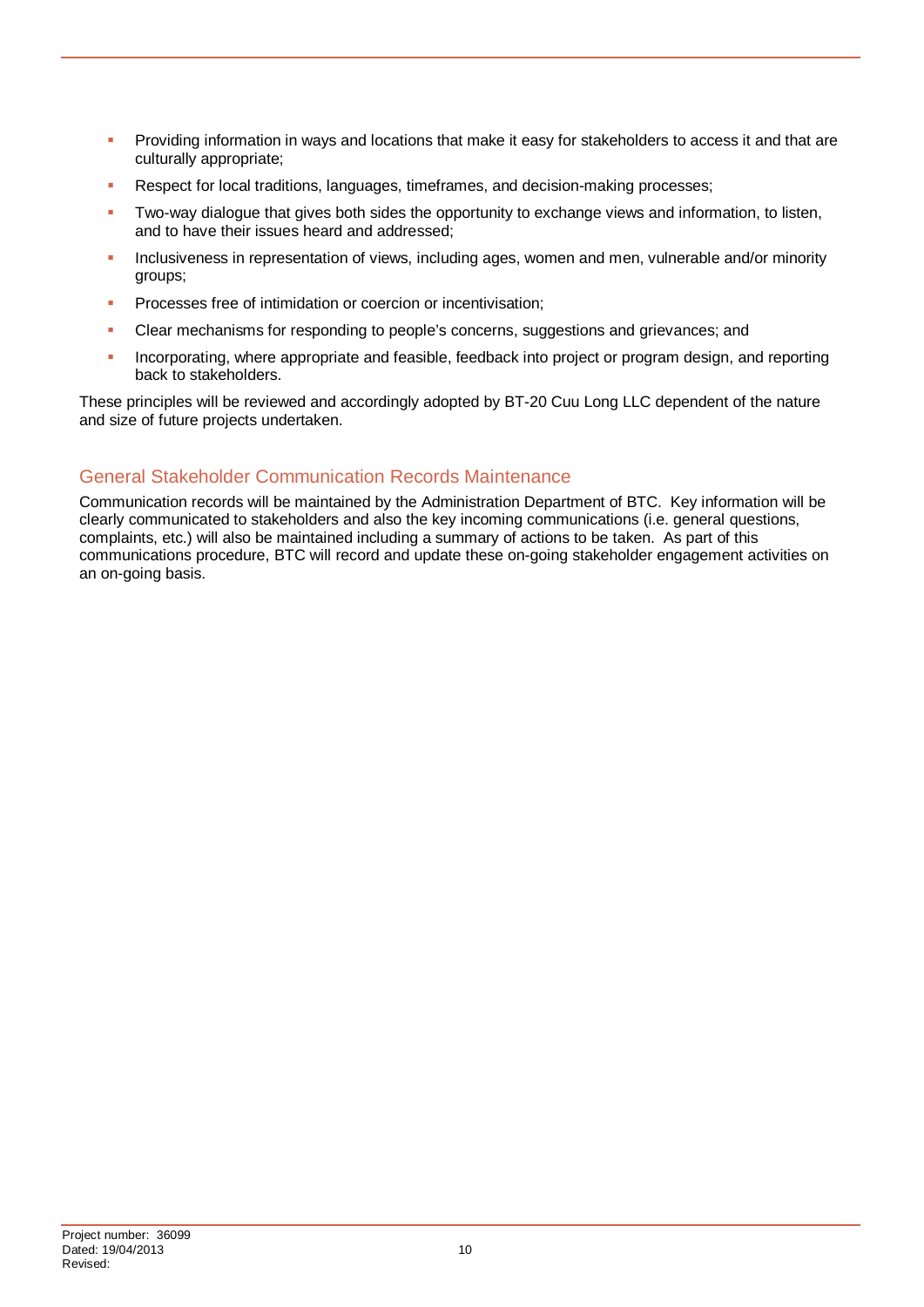## Stakeholder Identification

### Identification of Main Stakeholders

#### **Overview**

This section of the document identifies the interested parties (i.e. stakeholders and others affected) at local and provincial levels. Stakeholders could also be individuals and organizations that may be directly or indirectly affected by the project either in a positive or negative way, who wish to express their views.

Stakeholders for the Project have been identified in accordance with Vietnamese Law and IFC standards. They have been grouped into the following categories:

- **Government (authorities at District and Provincial levels).**
- **General communities.**
- Specific communities:
	- **Example 2** Cultural groups (K'Ho community at KM 86)
	- **Example 2** Residents affected by land-takings

All the stakeholders identified are presented in Table 2 below.

If you are not on the list and would like to be kept informed about the project, please contact:

Recipient: Mr. Do Ngoc Dung - Director. BTC Office 649/36 Dien Bien Phu street, Ward 25th, Binh Thanh District, Ho Chi Minh city Tel: +8435121355

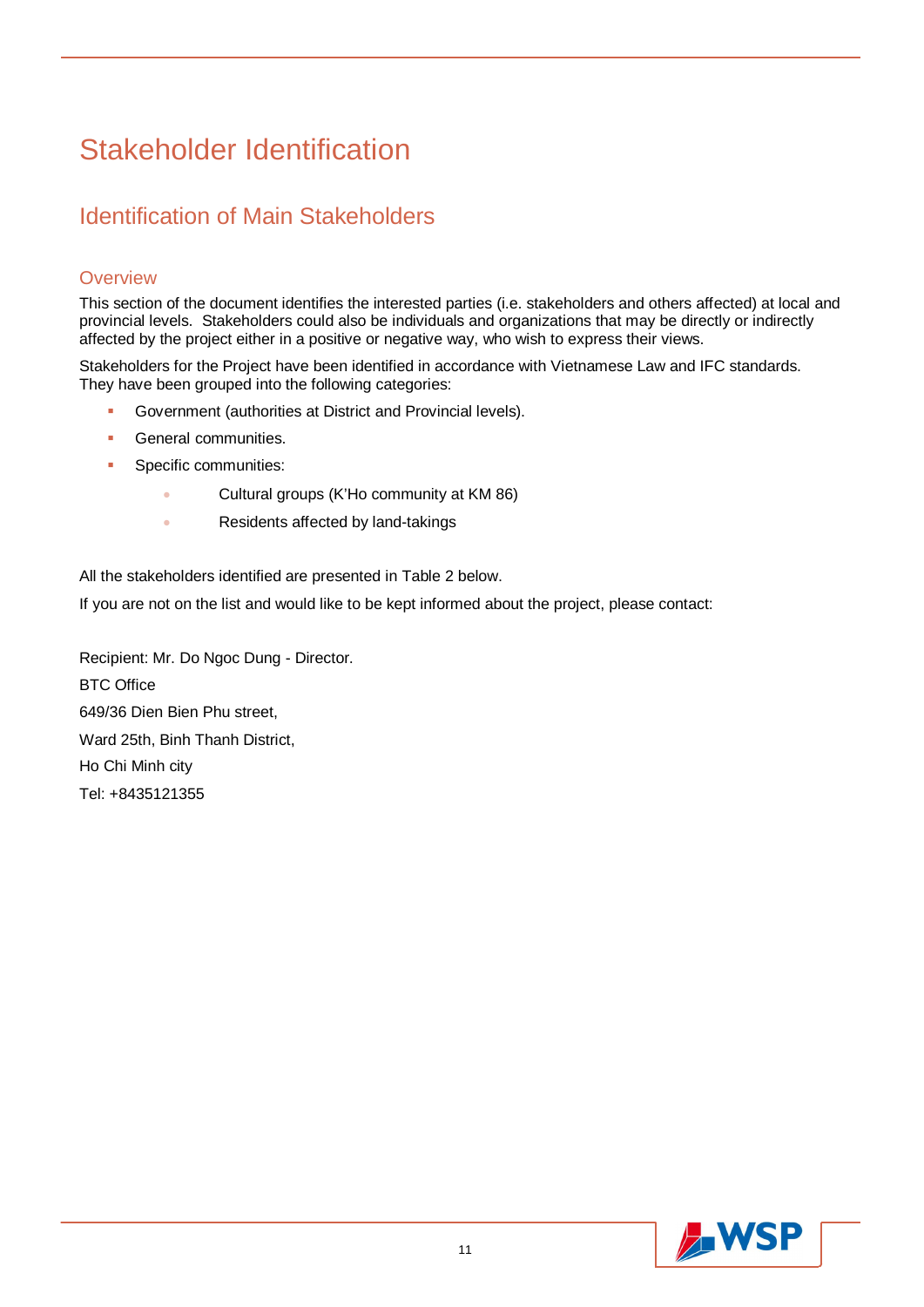### Table 2: Stakeholders and Other Key Affected Parties

| <b>Stakeholder Groups</b>  | <b>Key Stakeholders</b>                                                                        | <b>Summary of Specific Interests</b>                                                  |
|----------------------------|------------------------------------------------------------------------------------------------|---------------------------------------------------------------------------------------|
| Government<br>(provincial) | Provincial People's Committees of Lam<br>Dong and Dong Nai Provinces                           |                                                                                       |
| Government (local)         | District People's Committees of Bao Loc<br>and Da Huoai Districts in Lam Dong                  |                                                                                       |
|                            | District People's Committees of Tan Phu,<br>Dinh Quan, and Thong Nhat Districts in<br>Dong Nai |                                                                                       |
| <b>Communities</b>         | K'Ho community in Da Huoai District<br>Elected representatives / community<br>'leaders'        | Environmental quality, land<br>acquisition and compensation,,<br>construction traffic |
|                            | <b>Local Residents</b>                                                                         | Jobs and other economic<br>benefits                                                   |
|                            | Women                                                                                          | Social/community investment                                                           |
|                            | Vulnerable groups (disabled, pensioners<br>etc)                                                | opportunities/initiatives                                                             |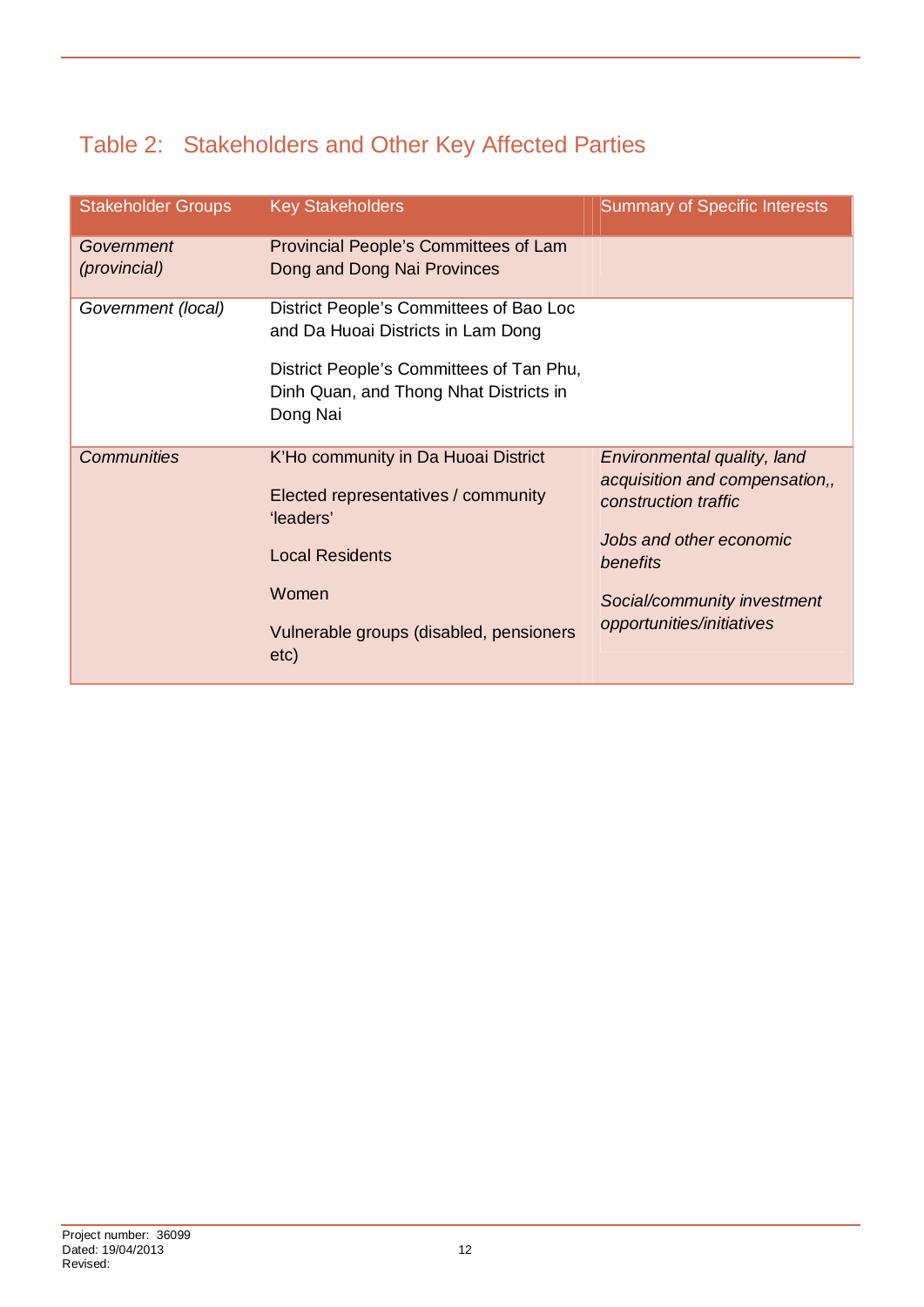## Stakeholder Relations

### Overview of Existing Stakeholder and Community Relations

#### Community Relations

Currently there is not a stakeholder relations policy in place within BT-20 Cuu Long. However, a policy is to be developed as part of this project implementation

#### Previous Stakeholder Engagement

Considerable preparatory work has been done both in terms of studies such as the preparation of an EIA Report and the acquisition of land rights. Work has already started on parts of Highway No. 20 (not covered under this SEP) under BTC's own financing. As a result, BTC already has established stakeholder relations with representatives from provincial and district government as well as the public in the communities through which the Project passes. There are no consultation relationships with NGOs as there are none active in the local area.

As part of the existing EIA, specific stakeholder engagement activities included the following:

- Sending of letters soliciting opinion about the Project were sent to 21 towns, wards, communes of Dong Nai province and 27 towns, wards, communes of Lam Dong province (Appendix 8 of existing EIA). The letters describe the need for the project, the basic components of the project, the adverse impacts on the environment, and proposed mitigation measures for the adverse impacts
- Receipt of comments from 48 local committees/governments which are summarized in Chapter 6 of the existing EIA.
- Receipt of comments from 96 local officers which are summarized in Chapter 6 of the existing EIA.
- Receipt of comments from 240 households which are summarized in Chapter 6 of the existing EIA.
- Receipt of comments from the project owner which are summarized in Chapter 6 of the existing EIA.

### Summary of the methods of Future Engagement Activities

For completion of the project ESIA process and subsequent project construction and operations, in line with IFC Performance Standard requirements, BTC will record the following information on an on-going basis:

- Type of information disclosed, date, and formats (e.g. oral [face-to-face], brochure, reports, posters, press releases/media briefings, and participation in radio/TV programmes, etc.), and how it was released or distributed;
- The locations, attendance and dates of all project information meetings;
- Individuals, groups, and / or organisations consulted;
- Key issues / concerns raised / discussed and requests received;
- Company response to issues raised / requests, including any commitments or follow-up actions, including reporting back to stakeholders;
- Date, location, means, and identity of stakeholders, and the date when the company reports back to stakeholders; and
- Any complaint via a grievance register

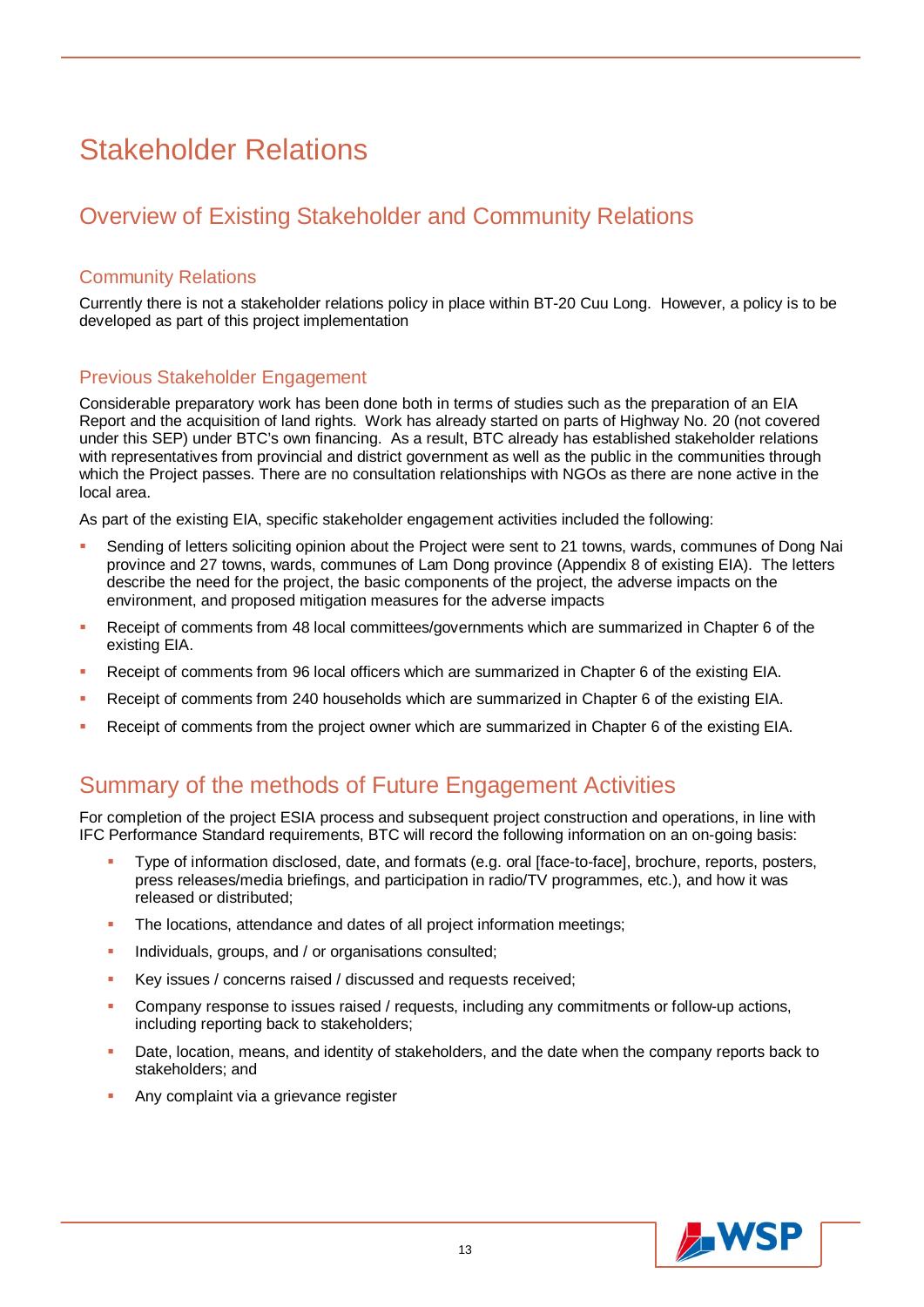## Stakeholder Engagement Programme

### Disclosure of Information

In accordance with Vietnamese Environmental Protection Law, BTC will provide relevant information to the public. In addition, in accordance with IFC environmental and social performance standards.

The ESIA Package includes:

- **Supplemental ESIA Data;**
- The Vietnamese EIA;
- This SEP;
- **An Environmental and Social Management Plan; and**
- **A Resettlement Action Plan.**

All the information will also be made available in hard copy BC at agreed locations to ensure all stakeholders and affected parties.

The objectives of these external communications are to provide continuous engagement with targeted audiences to inform about the activities, performance, development and investment plans and their implementation.

The local community is aware of the proposed project and will continue to be informed about the project in detailed terms (e.g. the expected results and the duration of the construction works).

In addition to the agreed locations, hard copies of these documents will be available at the following location:

- **1)** BT20 office 649/36 Dien Bien Phu street, Ward 25th, Binh Thanh District, Ho Chi Minh city
- **2)** PMU7 office: 63 Nguyen Xi Street, Ward 26, Binh Thanh District, Ho Chi Minh City, Viet Nam.
- **3)** Thong Nhat People Committee office: Hung Loc Ward, Thong Nhat District, Dong Nai Province, Viet Nam.
- **4)** Dinh Quan Committee office: Dinh Quan Town, Dinh Quan district, Dong Nai Province, Viet Nam.
- **5)** Tan Phu People Committee office: Tan Phu Town, Tan Phu District, Dong Nai Province, Viet Nam.
- **6)** Da Huoai People Committee office: NH20, Madaguoai Town, Lam Dong Province, Viet Nam.
- **7)** Bao Loc People Committee office: 02 Hong Bang street, Ward 1, Bao Loc City, Lam Dong Province, Viet Nam.

These documents will remain in the public domain for the duration of the Project. The SEP will be periodically updated.

The types of information disclosed and the specific methods of communication to be undertaken by BTC are summarised in the Stakeholder Engagement Programme in Table 3 below.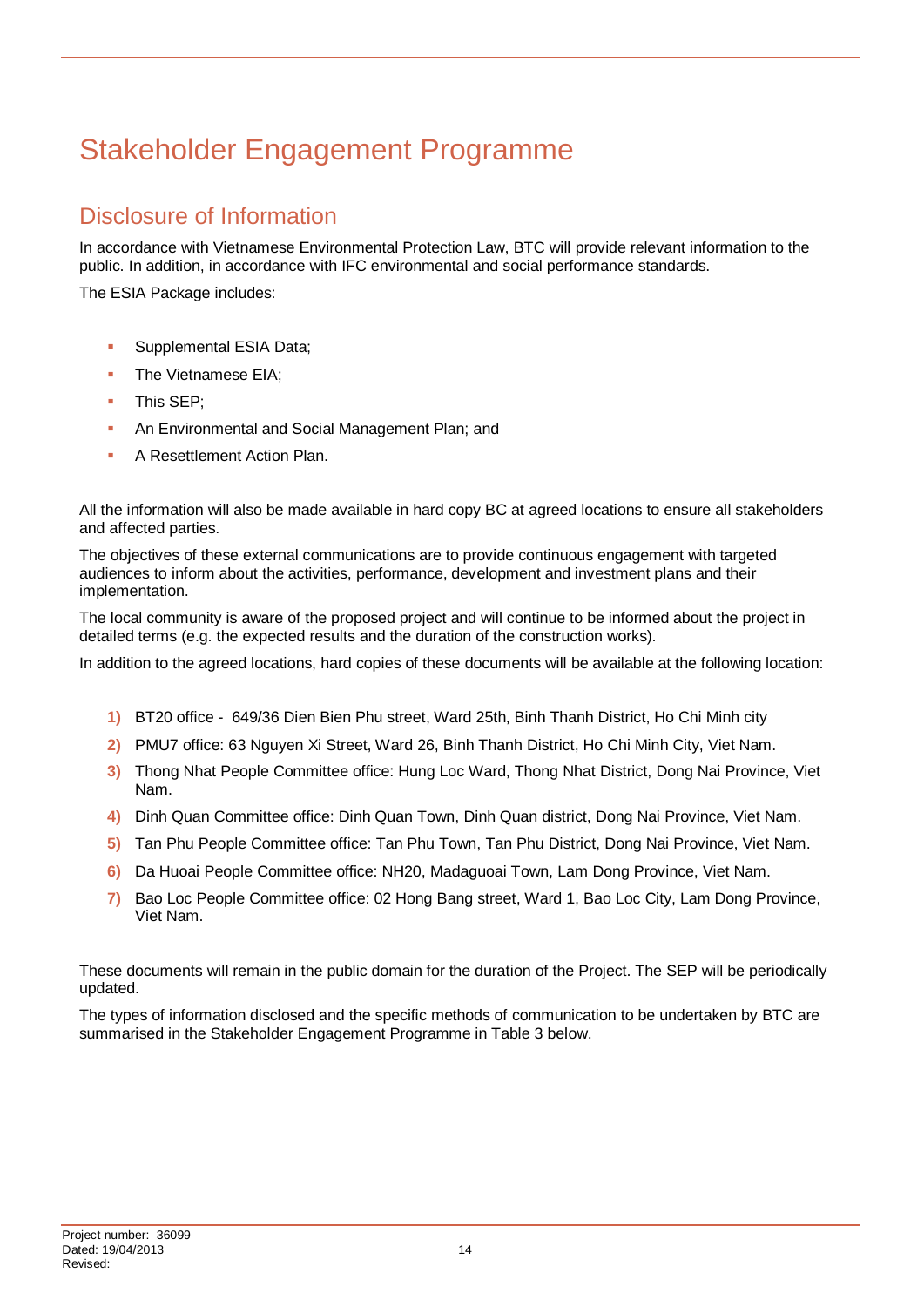### Future Activities

The project manager will be responsible for the communication activities for the project and will collate and document any comments and feedback associated with future activities.

All communications will be reviewed for the feasibility to make changes to the Project in order to satisfy the request and interest. Additionally, the communicator will be informed of the outcome via email or letter.

The future programme of engagement is presented below which will be reviewed and updated on an on-going basis.

| <b>Activity /</b><br><b>Project</b>           | <b>Type of information</b><br>disclosed                                                                                                                                                                                                                                      | <b>Locations and dates of</b><br>meetings / forms of<br>communication                                                                                                                                                                                                                                                                                                                                                                                                                                                                                          | <b>Stakeholder</b><br><b>Groups Consulted</b>                                                                                                                                                                   |
|-----------------------------------------------|------------------------------------------------------------------------------------------------------------------------------------------------------------------------------------------------------------------------------------------------------------------------------|----------------------------------------------------------------------------------------------------------------------------------------------------------------------------------------------------------------------------------------------------------------------------------------------------------------------------------------------------------------------------------------------------------------------------------------------------------------------------------------------------------------------------------------------------------------|-----------------------------------------------------------------------------------------------------------------------------------------------------------------------------------------------------------------|
| Open Public<br><b>Community Meet-</b><br>ings | Disclose project design plans<br>and high level project impacts<br>to solicit public opinion and key<br>concerns from local govern-<br>residents,<br>ments,<br>and<br>key<br>communities of concern,                                                                         | One meeting between 8-15<br>August in each of the 5<br>Districts in which the pro-<br>ject is located:<br>Da Huoai<br>a.<br><b>Thong Nhat</b><br>Ì,<br>Bao Loc<br>Ì.<br>Phuong Lam<br>Ì,<br>Dinh Quan<br>Ì.                                                                                                                                                                                                                                                                                                                                                    | Government<br><b>Residents</b><br><b>Residents</b><br>impacted<br>by resettlement ac-<br>tion plan<br>$K$ "Ho<br>community<br>leaders<br>(minority<br>approxi-<br>community<br>mately 1 km from the<br>Project) |
| Disclosure of<br><b>ESIA Package</b>          | NTS and Environmental and<br>Social impact information.<br>Expected construction, opera-<br>and<br>decommission-<br>tional<br>ing/abandonment impacts and<br>mitigation<br>measures<br>to<br>avoid/reduce adverse impacts<br>and actions to enhance poten-<br>tial benefits. | Disclosure of the en-<br>$\mathcal{L}_{\mathcal{A}}$<br>tire ESIA Package for<br>public review will be<br>made on MIGA's<br>website at:<br>http://www.miga.org<br>I.<br>Hardcopies of the en-<br>tire ESIA Package will<br>be made available for<br>public review at:<br>BT20 office -<br>1.<br>649/36 Dien Bien Phu<br>street, Ward 25th, Binh<br>Thanh District, Ho Chi<br>Minh city<br>2.<br>PMU7 office: 63<br>Nguyen Xi Street, Ward<br>26, Binh Thanh District,<br>Ho Chi Minh City, Viet<br>Nam.<br>3.<br><b>Thong Nhat</b><br>People Committee office: | Government<br><b>NGOs</b><br>Local community<br><b>Public Groups</b><br><b>Potential Clients</b><br>General public                                                                                              |

### Table 3: Stakeholder Engagement Programme

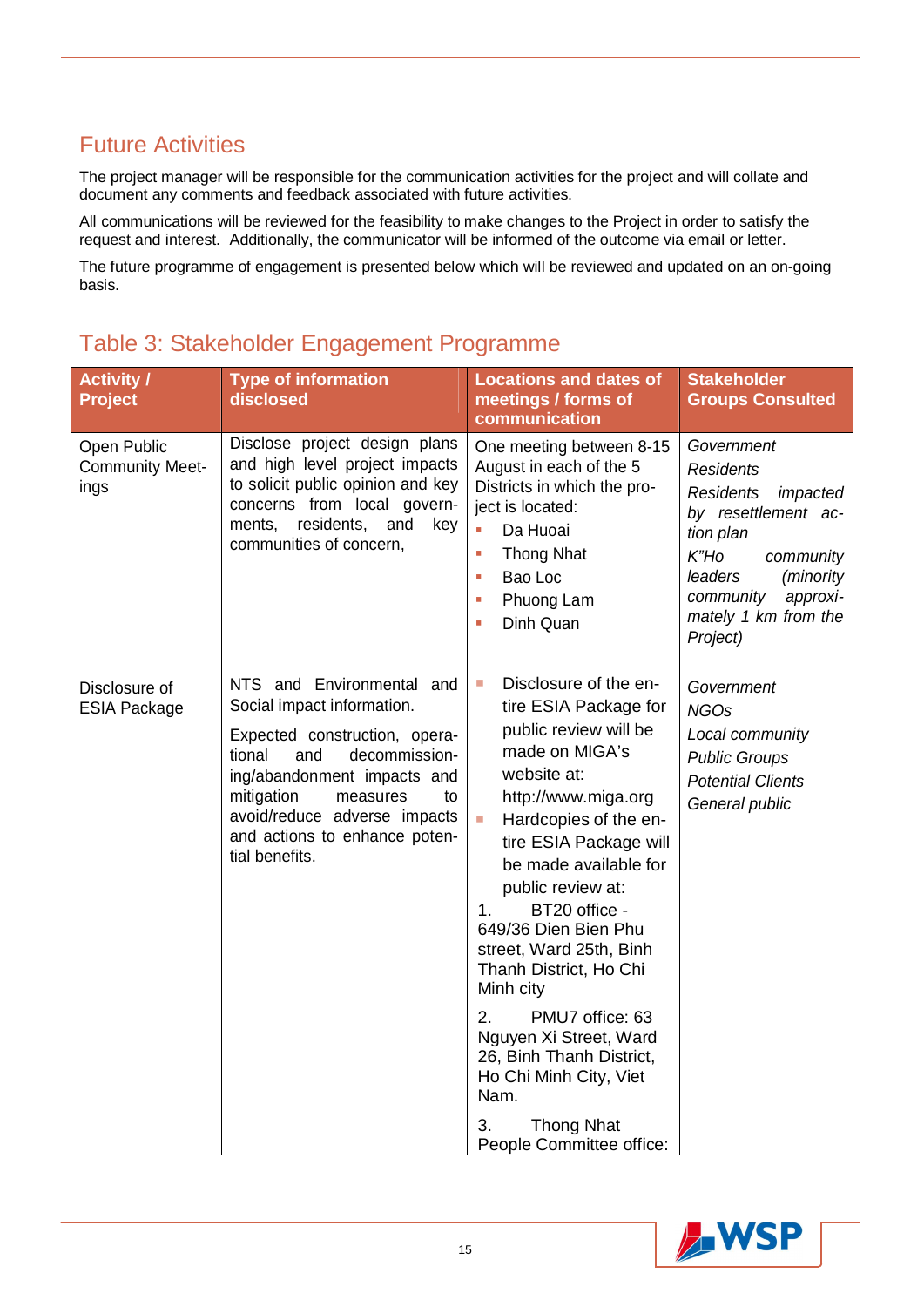| <b>Activity /</b><br><b>Project</b>                                            | <b>Type of information</b><br>disclosed      | <b>Locations and dates of</b><br>meetings / forms of<br>communication                                                                                                                                                                                                                                                                                                                 | <b>Stakeholder</b><br><b>Groups Consulted</b>                                                                                                    |
|--------------------------------------------------------------------------------|----------------------------------------------|---------------------------------------------------------------------------------------------------------------------------------------------------------------------------------------------------------------------------------------------------------------------------------------------------------------------------------------------------------------------------------------|--------------------------------------------------------------------------------------------------------------------------------------------------|
|                                                                                |                                              | Hung Loc Ward, Thong<br>Nhat District, Dong Nai<br>Province, Viet Nam.                                                                                                                                                                                                                                                                                                                |                                                                                                                                                  |
|                                                                                |                                              | Dinh Quan<br>4.<br>Committee office: Dinh<br>Quan Town, Dinh Quan<br>district, Dong Nai<br>Province, Viet Nam.                                                                                                                                                                                                                                                                        |                                                                                                                                                  |
|                                                                                |                                              | 5.<br>Tan Phu People<br>Committee office: Tan<br>Phu Town, Tan Phu<br>District, Dong Nai<br>Province, Viet Nam.                                                                                                                                                                                                                                                                       |                                                                                                                                                  |
|                                                                                |                                              | 6.<br>Da Huoai People<br>Committee office: NH20,<br>Madaguoai Town, Lam<br>Dong Province, Viet<br>Nam.                                                                                                                                                                                                                                                                                |                                                                                                                                                  |
|                                                                                |                                              | 7.<br>Bao Loc People<br>Committee office: 02<br>Hong Bang street, Ward<br>1, Bao Loc City, Lam<br>Dong Province, Viet<br>Nam.                                                                                                                                                                                                                                                         |                                                                                                                                                  |
| Pre construction<br>planning and Site<br>preparation prior<br>to construction. | Schedule of preparation and<br>construction. | Communication of<br>L.<br>grievance mecha-<br>nism.<br>Negotiation and im-<br>plementation of Re-<br>settlement Action<br>Plan with impacted<br>parties.<br>Public notices of<br><b>I</b><br>commencement of<br>construction activities<br>on public notice<br>boards, in shops, and<br>local offices at least 2<br>weeks prior to<br>groundbreaking on<br>new highway sec-<br>tions. | Government<br><b>NGOs</b><br>Local community<br><b>Public Groups</b><br><b>Potential Suppliers</b><br><b>Potential Clients</b><br>General public |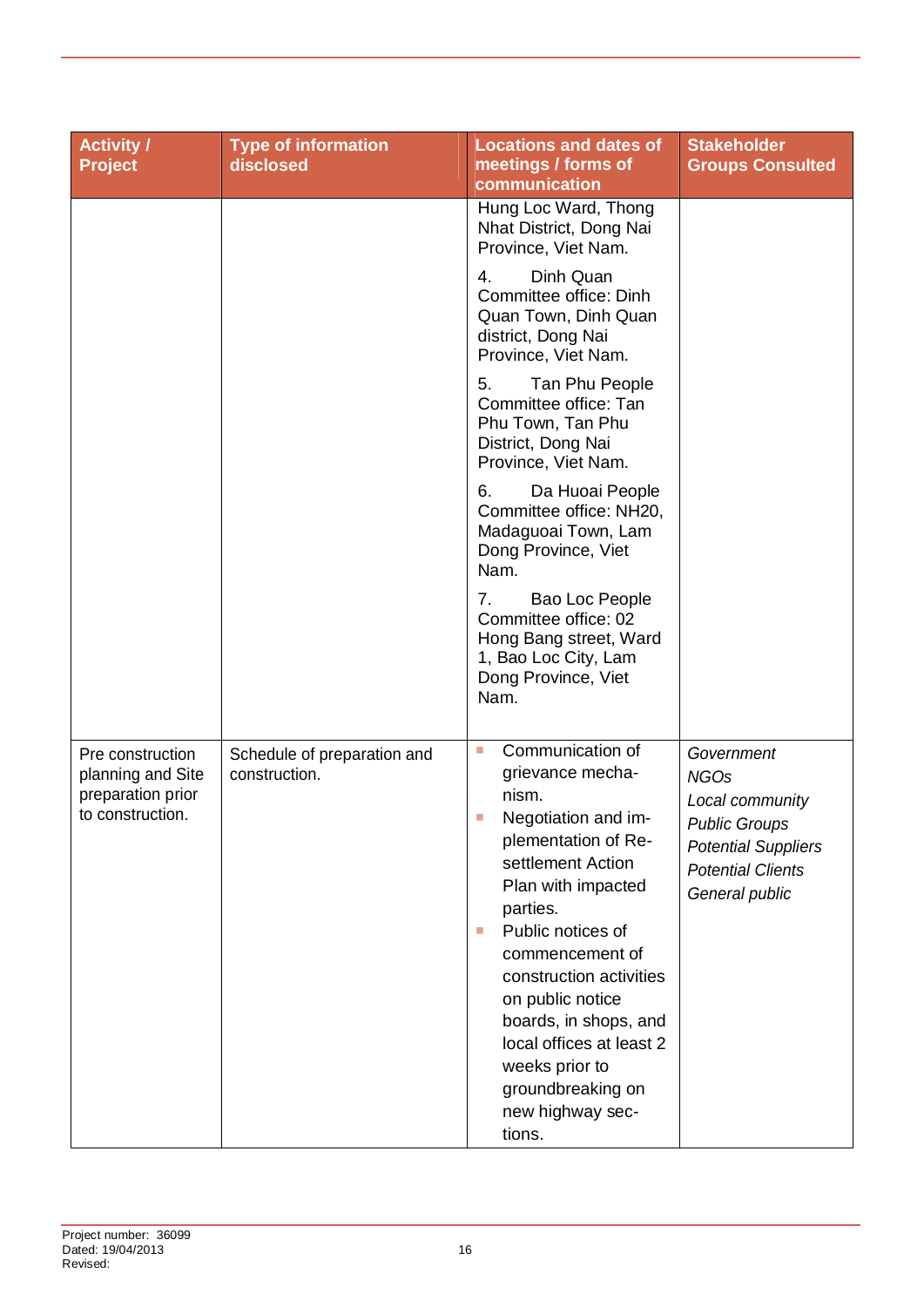| <b>Activity /</b><br><b>Project</b> | <b>Type of information</b><br>disclosed                                                                                                                                                                              | <b>Locations and dates of</b><br>meetings / forms of<br>communication                                                                                                                                                                                                                                                                                                                                                                                                                                             | <b>Stakeholder</b><br><b>Groups Consulted</b>                                                                                  |
|-------------------------------------|----------------------------------------------------------------------------------------------------------------------------------------------------------------------------------------------------------------------|-------------------------------------------------------------------------------------------------------------------------------------------------------------------------------------------------------------------------------------------------------------------------------------------------------------------------------------------------------------------------------------------------------------------------------------------------------------------------------------------------------------------|--------------------------------------------------------------------------------------------------------------------------------|
|                                     |                                                                                                                                                                                                                      | Delivery of project<br>D.<br>information to local<br>businesses / resi-<br>dents through leaflets<br>and open house<br>meetings, as well as<br>public notice boards.<br>Public meetings - one<br><b>I</b><br>within each District<br>immediately prior to<br>construction.<br>A Consultation Com-<br>L.<br>mittee will be set up<br>prior to construction<br>within each Province<br>(Lam Dong and Dong<br>Nai). A community<br>management policy<br>will be developed and<br>agreed by BTC and<br>the committee. |                                                                                                                                |
| Construction<br>Phase               | Schedule of construction works.<br>Construction activities.<br>Progress of construction.<br>Construction impacts and miti-<br>gation measures (with opportu-<br>nities for feedback from affect-<br>ed communities). | Public meetings -<br>L.<br>quarterly within each<br>District during con-<br>struction in that Dis-<br>trict to allow residents<br>to voice concerns and<br>issues that can be<br>remedied or incorpo-<br>rated for future sec-<br>tions.<br>Distribution of news-<br>T.<br>letters to show project<br>progress and sched-<br>ule.                                                                                                                                                                                 | Government<br><b>NGOs</b><br>Local community<br><b>Public Groups</b><br>General public                                         |
| End of construc-<br>tion            | Description of plant and opera-<br>tions.<br>Operational hours.<br>Employment needs and oppor-<br>tunities.                                                                                                          | Press release an-<br>T.<br>nouncing completion<br>of project when last<br>part of Part 1 is com-<br>pleted o website and<br>print media.                                                                                                                                                                                                                                                                                                                                                                          | Government<br><b>NGOs</b><br>Local community<br><b>Public Groups</b><br><b>Potential Suppliers</b><br><b>Potential Clients</b> |

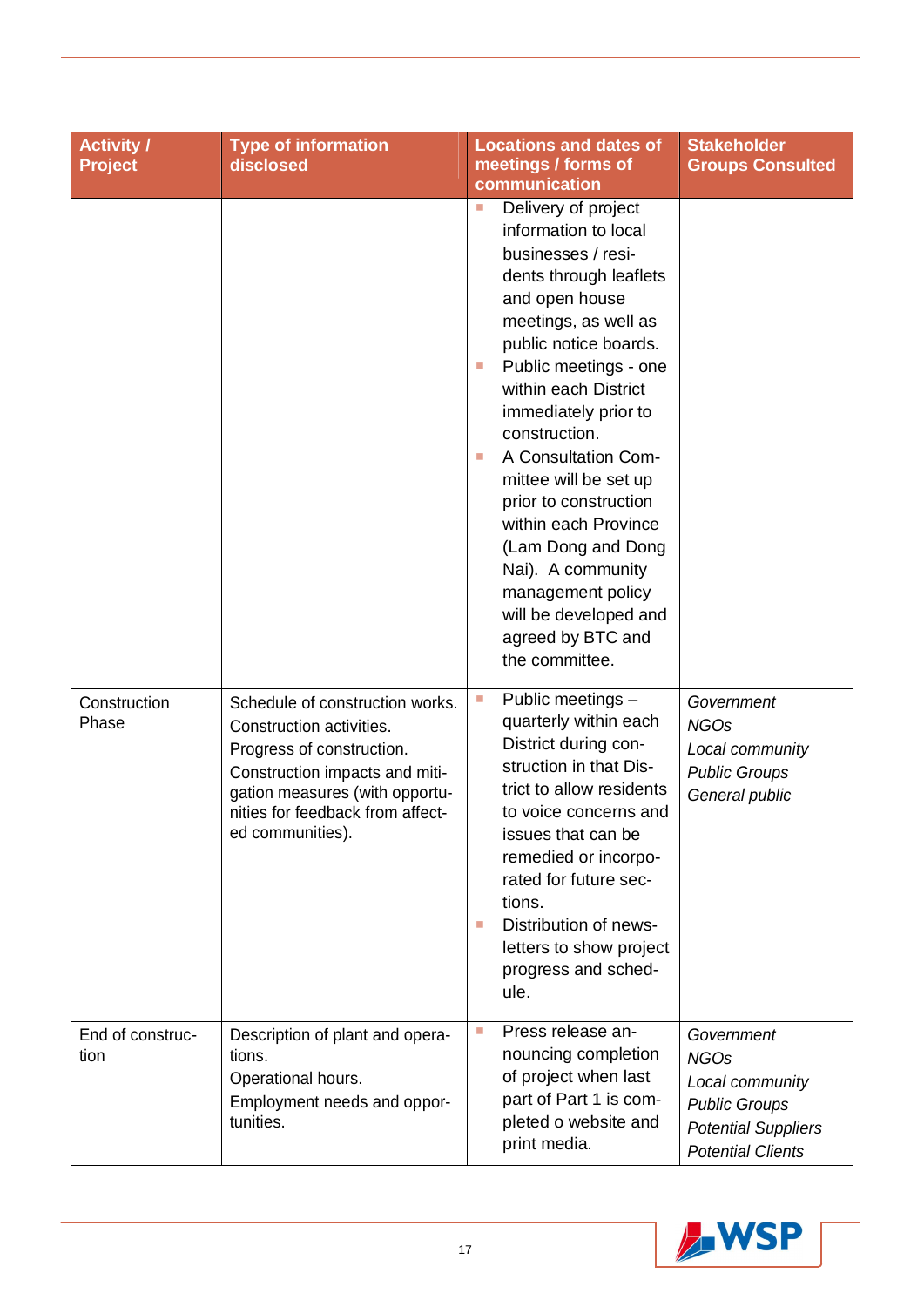| <b>Activity /</b><br><b>Project</b> | <b>Type of information</b><br>disclosed | <b>Locations and dates of</b><br>meetings / forms of<br>communication                                                                                                                                                                                                                                                                                                                         | <b>Stakeholder</b><br><b>Groups Consulted</b> |
|-------------------------------------|-----------------------------------------|-----------------------------------------------------------------------------------------------------------------------------------------------------------------------------------------------------------------------------------------------------------------------------------------------------------------------------------------------------------------------------------------------|-----------------------------------------------|
|                                     |                                         | Public meetings - one<br>H.<br>within each District<br>immediately after<br>construction.<br>On an annual basis,<br>T.<br>BTC will produce a<br>public report on their<br>social and environ-<br>mental performance,<br>including a non-<br>technical summary of<br>the ESIA and pro-<br>gress made with the<br>implementation of the<br>ESIA, against agreed<br>indicators and tar-<br>gets. | General public                                |

### Monitoring, reporting and feedback mechanisms

Through communication channels such as newsletter notifications, surveys, exhibitions, one-to-one meetings and the periodic meetings, BTC will monitor and provide feedback as appropriate.

On an annual basis, BTC will produce a public report on their social and environmental performance, including a non-technical summary of the ESIA and progress made with the implementation of the ESIA, against agreed indicators and targets.

### Grievance Mechanism

A grievance mechanism will be adopted as presented in Figure 2. A grievance/ complaint can be submitted either via a grievance form (as presented below) or verbally.

A grievance can be submitted in the following ways:

- By communicating the grievance/ complaint to the local Authority/ commune (using the official grievance form, via letter/note or verbally) who will be responsible for reporting the issue to PMU 7;
- By submitting the grievance directly to PMU 7 (either verbally or via the grievance form); and
- By submitting the grievance to the contractor who will then be responsible for informing PMU 7.
- All grievances received will be forwarded to the IEC who will be responsible for recording them in a Grievance/Complaints Register and for implementing the grievance response mechanism.
- Grievance Response Mechanism
- When a grievance is received, the mechanism for dealing with it will be as follows:
- Grievance received;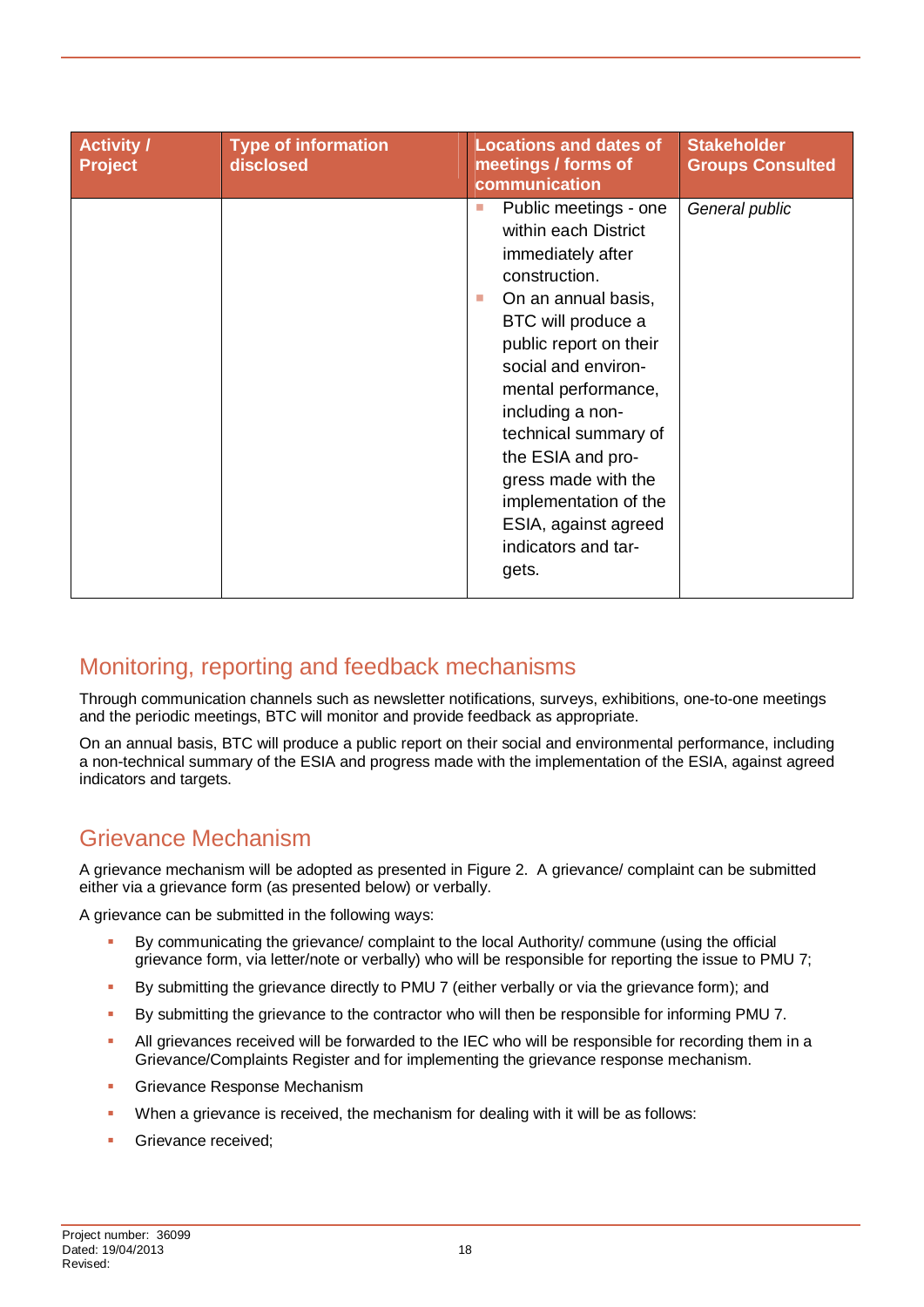- **Grievance recorded in the Grievance/ complaints Register;**
- For an immediate action to satisfy the complaint, the complainant will be informed of corrective action;
- **Implement corrective action, record the date and close case;**
- **For a long corrective action, the complainant will be informed of proposed action; and** 
	- **Implement corrective action, record the date and close case.**

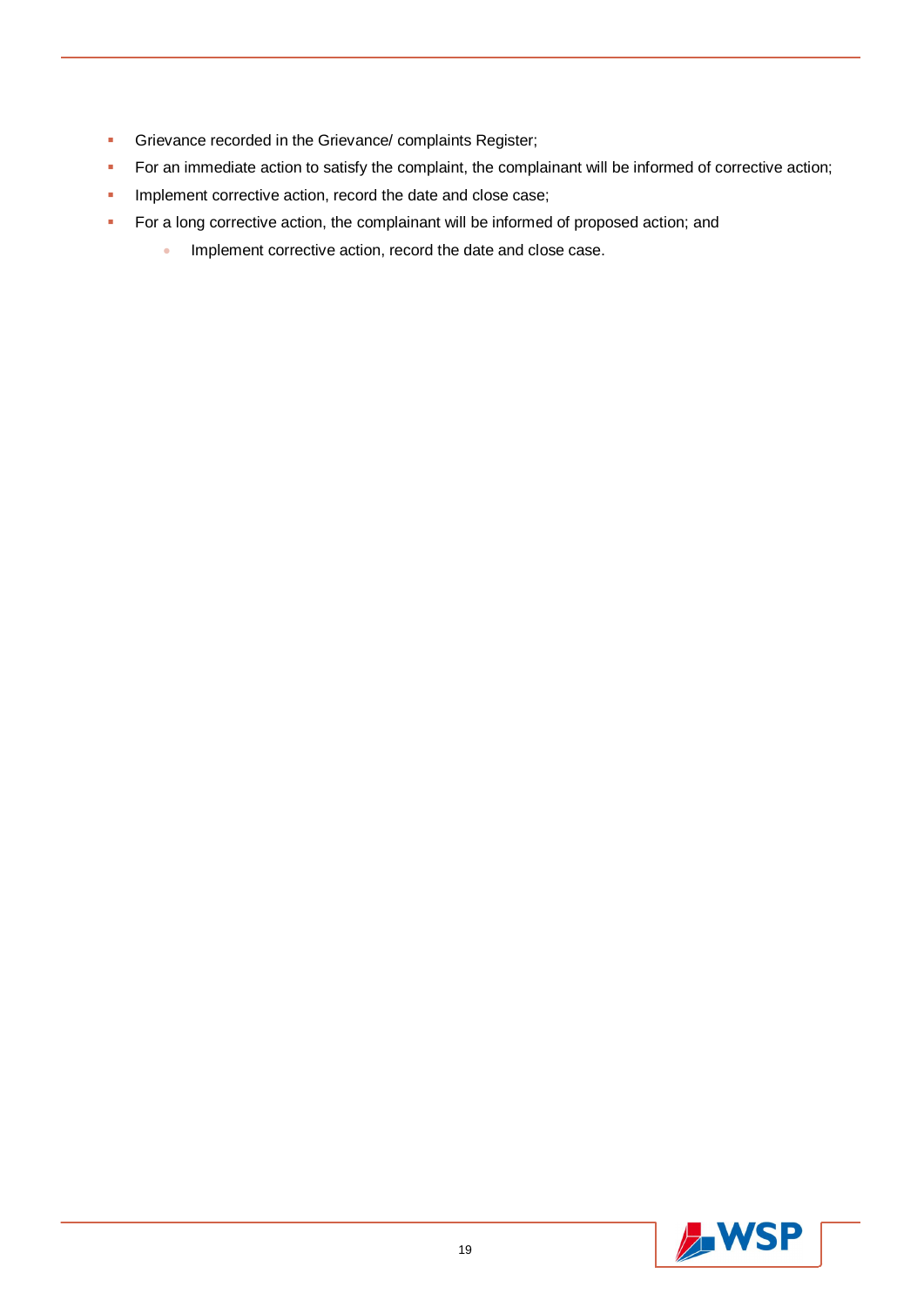

### Figure 2: Flowchart for Processing Grievances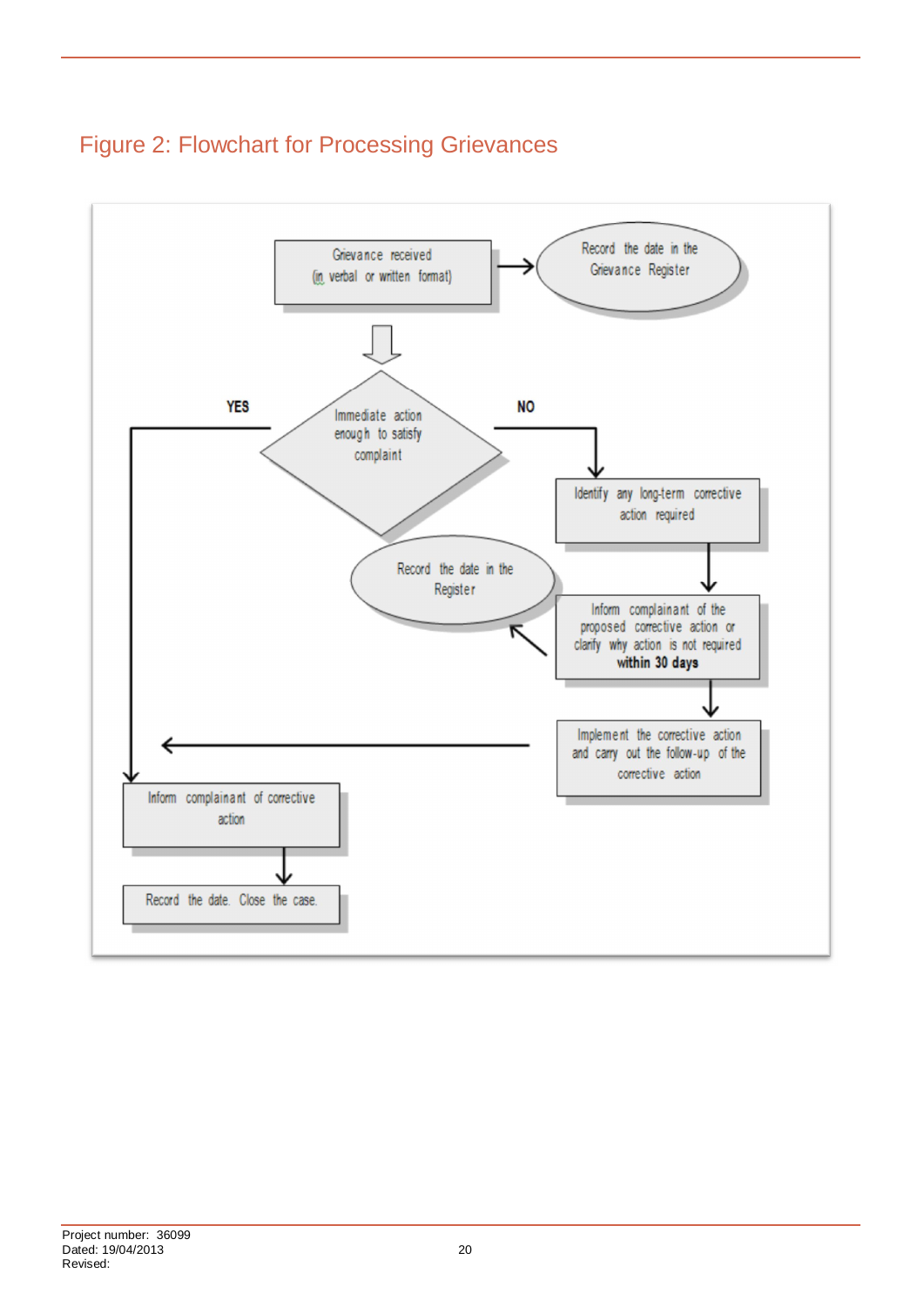### Public Grievance Form

| <b>Reference No:</b>                                                                                    |        |                                                           |  |
|---------------------------------------------------------------------------------------------------------|--------|-----------------------------------------------------------|--|
| <b>Full Name</b>                                                                                        |        |                                                           |  |
| <b>Contact Information</b>                                                                              | $\Box$ | By Post: Please provide mailing address:                  |  |
|                                                                                                         |        |                                                           |  |
| Please mark how you                                                                                     |        |                                                           |  |
| wish to be contacted<br>(mail, telephone, e-                                                            |        |                                                           |  |
| mail).                                                                                                  | $\Box$ | By Telephone:                                             |  |
|                                                                                                         |        |                                                           |  |
|                                                                                                         |        |                                                           |  |
|                                                                                                         | $\Box$ | By E-mail                                                 |  |
|                                                                                                         |        |                                                           |  |
| <b>Preferred</b><br>Language<br>for communication                                                       | $\Box$ | [English]<br>[Romanian / Russian]                         |  |
|                                                                                                         |        |                                                           |  |
|                                                                                                         |        | What happened? Where did it happen? Who                   |  |
| <b>Description of Incident or Grievance:</b><br>did it happen to? What is the result of the<br>problem? |        |                                                           |  |
|                                                                                                         |        |                                                           |  |
|                                                                                                         |        |                                                           |  |
| Date of Incident/Grievance                                                                              |        |                                                           |  |
|                                                                                                         |        | One time incident/grievance (date ___<br>$\Box$           |  |
|                                                                                                         |        | Happened more than once (how many times? _<br>□           |  |
|                                                                                                         |        | On-going (currently experiencing problem)<br>$\mathbf{L}$ |  |
|                                                                                                         |        |                                                           |  |
|                                                                                                         |        | What would you like to see happen to resolve the problem? |  |
|                                                                                                         |        |                                                           |  |
|                                                                                                         |        |                                                           |  |
|                                                                                                         |        |                                                           |  |
| Signature:                                                                                              |        |                                                           |  |
| Date:                                                                                                   |        |                                                           |  |
| Please return this form to:                                                                             |        |                                                           |  |
| ADD BTC CONTACT                                                                                         |        |                                                           |  |